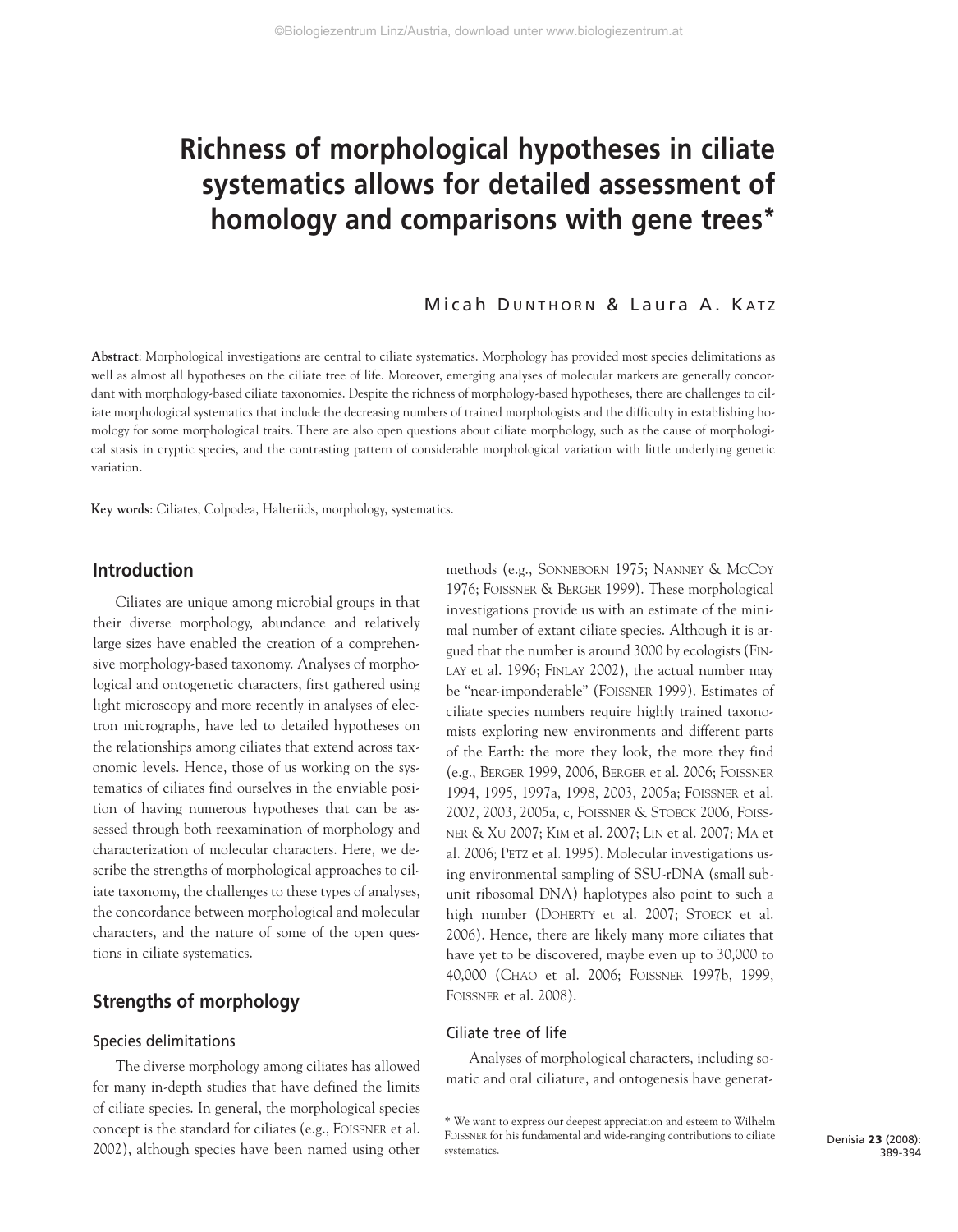ed almost all hypotheses on the topology of the ciliate tree of life for many diverse clades (CORLISS 1979; LYNN & SMALL 1997, 2002; PUYTORAC 1994; SMALL & LYNN 1981, 1985). Recently, morphological depictions, along with supporting molecular evidence, have divided ciliates into two subphyla – the Postciliodesmatophora and Intramacronucleata – and eleven classes (LYNN 2003; ADL et al. 2005). Detailed morphological hypotheses have also generated almost all hypotheses of relationships within these eleven classes (e.g., MATTHES et al. 1988; BERGER 1999, 2006; FOISSNER 1993, FOISSNER & XU 2007; LYNN & SMALL 2002).

# **Challenges to morphological analyses**

#### Decline in number of trained taxonomists

Like in many eukaryotic clades (LEE 2000; WHEELER 2008), one principal impediment to our understanding of ciliate diversity is the lack of trained morphological taxonomists. As much of science in the past century shifted to a focus on model organisms, fewer and fewer students received training in collection, identification and analysis of diverse lineages, particularly microorganisms. This problem is particularly acute today as there is increasing interest in microbial diversity on Earth but few professors positioned to train students in microbial morphological analysis of microbes and traditional taxonomy.

# Number of characters

While the number of characters needed for phylogenetic analyses is debated (ROKAS et al. 2003; GATESY et al. 2007), morphological characters are limited, particularly when compared to molecular characters (GIVNISH & SYTSMA 1997; HILLIS & WIENS 2000; SCOTLAND et al. 2003). This lack of numerous unambiguous morphological characters remains problematic, particularly when compared to most macrobes (e.g., DOYLE & ENDRESS 2000; GIRIBET & WHEELER 2002). In light of this, we agree with SCOTLAND et al. (2003) that in ciliates it may be more critical for morphological studies to investigate fewer characters in depth, such as in the studies of the cysts of *Meseres corlissi* (FOISSNER 2005b, FOISSNER & PICHLER 2006, FOISSNER et al. 2005b, 2006).

#### Homology assessment

Likewise, homology assessment of morphological characters can be difficult in all eukaryotic clades (SCOTLAND et al. 2003), and it is not surprising that this problem is amplified in microbial groups. The aim is to equate homology with synapomorphy (share derived character), which is essential for inferring evolutionary relationships (PATTERSON 1982; STEVENS 1984; DE PIN-NA 1991). Establishing homology is a two-step process.

In a primary homology assessment, similarity among characters is initially established and shared ancestry is hypothesized. In a secondary homology assessment, the primary assessment is tested via congruence with other morphological or molecular characters (DE PINNA 1991). Hence, inferring robust phylogenies requires independent data sets and reassessment of primary homology statements.

While primary homology statements in ciliates can be relatively straight forward, establishing secondary homology statements is problematic because of issues in executing congruence tests. First, cladistic analyses using morphological characters in ciliates are rare and often deal with few taxa (e.g., PUYTORAC et al. 1994; BERGER & FOISSNER 1997, FOISSNER et al. 2007; AGATHA 2004, AGATHA & STRÜDER-KYPKE 2007). As a result, most primary homology statements just have not been tested. Like in all systematic analyses, there is a difficulty in these few ciliate examples of how many taxa – both ingroup and outgroup – need to be sampled and coded; the paper by FOISSER et al. (2007) stands out in increasing outgroups for the problem of placing the halteriids.

Second, the question of the level of generality of the homology of many ciliate morphological characters remains unresolved because most molecular estimates of ciliate relationships rely on single locus, SSU-rDNA (e.g., SHINE et al. 2000; SNOEYENBOS-WEST et al. 2002, 2004; HEWITT et al. 2003; SCHMIDT et al. 2007a, b; STRÜDER-KYPKE et al. 2006, 2007; WILLIAMS & CLAMP 2007; DUNTHORN et al. 2008). With the well-known gene tree versus species tree problem (DOYLE 1997; MADDISON 1997), we do not know yet if the SSU-rD-NA locus accurately reflects species phylogeny. For example, the homology of halteriid oral membranes with other spirotrichs remains to be satisfactorily answered, although there are numerous hypotheses (explicit or implicitly implied) and molecular tests (SZABÓ 1935; PETZ & FOISSNER 1992; AGATHA 2004, AGATHA & STRÜDER-KYPKE 2007; STRÜDER-KYPKE & LYNN 2003; FOISSNER et al. 2004, 2007). Development of additional molecular markers is essential for robustly testing morphological homology statements.

# **Concordance with molecular hypotheses**

Hypotheses of the ciliate tree of life are generally congruent with gene trees. For example, the most inclusive clades proposed – ranked at the class level – have, for the most part, either been supported or at least not refuted by molecules (LYNN 2003). Molecules also generally support less inclusive ciliate clades. For example, much of FOISSNER's (1993) morphological classification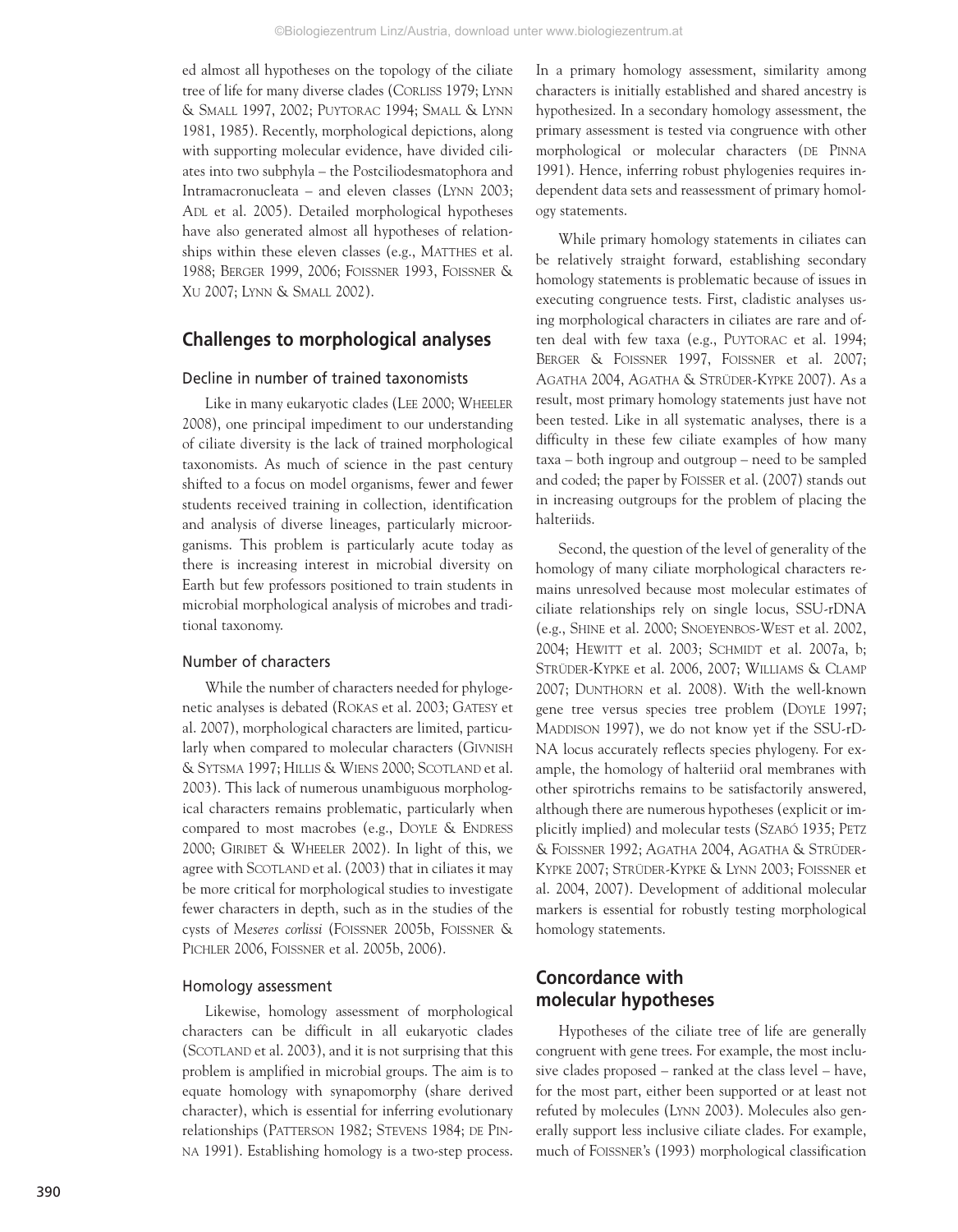of the class Colpodea is largely congruent with SSUrDNA gene trees (DUNTHORN et al. 2008; LASEK-NES-SELQUIST & KATZ 2001; LYNN et al. 1999).

An aspect of the incongruence between the morphological hypotheses and the SSU-rDNA gene trees in the Colpodea centers upon paraphyletic groups; e.g., the Sorogenida nesting within part of the Cyrtolophosidida, the Bursariomorphida nesting within the Bryometopida, and the Grossglockneriida nesting within the Colpodida (DUNTHORN et al. 2008). In these three cases of paraphyly there are a number of morphological characters that unite the respective groups within the gene trees (DUNTHORN et al. 2008). Another aspect of the incongruence is the challenge that plesiomorphic characters pose when trying to uncover evolutionary relationships, where the ancestral condition of the group remains in some taxa, causing them to be grouped together. An example of this is in the possibility of the Cyrtolophosidida being polyphyletic (DUNTHORN et al. 2008).

# **Open questions**

# Lack of morphological variation when there is genetic diversity

While morphology provides us with the minimal number of extant species, there are undoubtedly many more. Like in other eukaryotic clades (MAYR 1963; PFENNINGER & SCHWENK 2007), cryptic species are wellknown in ciliates (SONNEBORN 1937, 1957). Underlying these ciliate cryptic species there can be both a high genetic diversity as well as ecological variation (NANNEY et al. 1998; WEISSE & LETTNER 2002, WEISSE & RAM-MER 2006; KATZ et al. 2005; FOISSNER et al. 2008; SIMON et al. 2008).

There are two main reasons why cryptic species have been postulated: the species may be nascent, with little time to acquire morphological difference, or the conserved morphology of the species may be of selective value (MAYR 1976). This second reason is generally accepted for ciliates (NANNEY 1977, 1982, 1999, NANNEY et al. 1998). This selective reason is supported by the hypothesis that cryptic ciliates may be ancient clades, although the actual age is debated (NANNEY 1977, 1982, 1999; VAN BELL 1985). However, data on these ages are highly speculative.

There have been no tests, though, of the selective value of keeping the same morphology among cryptic ciliate species. Equally plausible is that selection is not driving morphological evolution and that morphology remains in stasis for other reasons such as constraints or canalization. Alternatively, the prevalence of cryptic species of ciliates may be due to disparate rates of morphological and molecular evolution enabled by the dual nature of ciliate genomes. The separation of genome function between the unexpressed germline micronucleus and the expressed somatic macronucleus changes the dynamics of molecular evolution in ciliates as compared to other eukaryotes. Based on analyses of multiple molecular markers in diverse ciliate, the dual nature of genome evolution has been shown to be related to elevated rates of protein evolution in this lineage (MC-GRATH et al. 2006; ZUFALL et al. 2006). This elevated rate of molecular evolution, coupled with the prevalence of epigenetics in development (MCGRATH et al. 2006), may contribute to the generation of cryptic species.

# Lack of genetic diversity when there is morphological variation

In contrast to cryptic species, there are also cases in ciliates in which there is only limited genetic variation, at least as measured by SSU-rDNA divergence, in light of considerable morphological variation. This phenomenon is best seen in comparisons among SSU-rDNA gene trees of various clades in the class Spirotrichea. Morphological and molecular changes are relatively concordant among members of the choreotrichs, oligotrichs; in contrast, there is considerable discordance and very short SSU-rDNA branches among stichotrich taxa (SNOEYENBOS-WEST et al. 2002; STRÜDER-KYPKE & LYNN 2003; AGATHA & STRÜDER-KYPKE 2007). Intriguingly, it is only within the stichotrichs that we have evidence of gene scrambling, a process whereby coding domains are reshuffled in ciliate micronuclei (GRESLIN et al. 1989; PRESCOTT 1992; ARDELL et al. 2003). We hypothesize that this type of heritable scrambling can cause instant, or at least rapid, speciation as extensive gene scrambling will disrupt pairing of homologous chromosomes during meiosis. Under this scenario, accumulation of scrambled genes within populations can lead to a barrier to gene exchange with other populations of the same species.

# **Acknowledgements**

We would like to thank E. AESCHT and H. BERGER for the invitation to contribute to this volume, and S. AGATHA and D. LAHR for insightful comments.

# **References**

ADL S.M., SIMPSON A.G., FARMER M.A., ANDERSEN R.A., ANDERSON O.R., BARTA J.R., BOWSER S.S., BRUGEROLLE G., FENSOME R.A., FREDERICQ S., JAMES T.Y., KARPOV S., KUGRENS P., KRUG J., LANE C.E., LEWIS L.A., LODGE J., LYNN D.H., MANN D.G., MCCOURT R.M., MENDOZA L., MOESTRUP Ø., MOZLEY-STANDRIDGE S.E., NER-AD T.A., SHEARER C.A., SMIRNOV A.V., SPIEGEL F.W. & M.F. TAYLOR (2005): The new higher level classification of eukaryotes with emphasis on the taxonomy of protists. — J. Eukaryot. Microbiol. **52**: 399–451.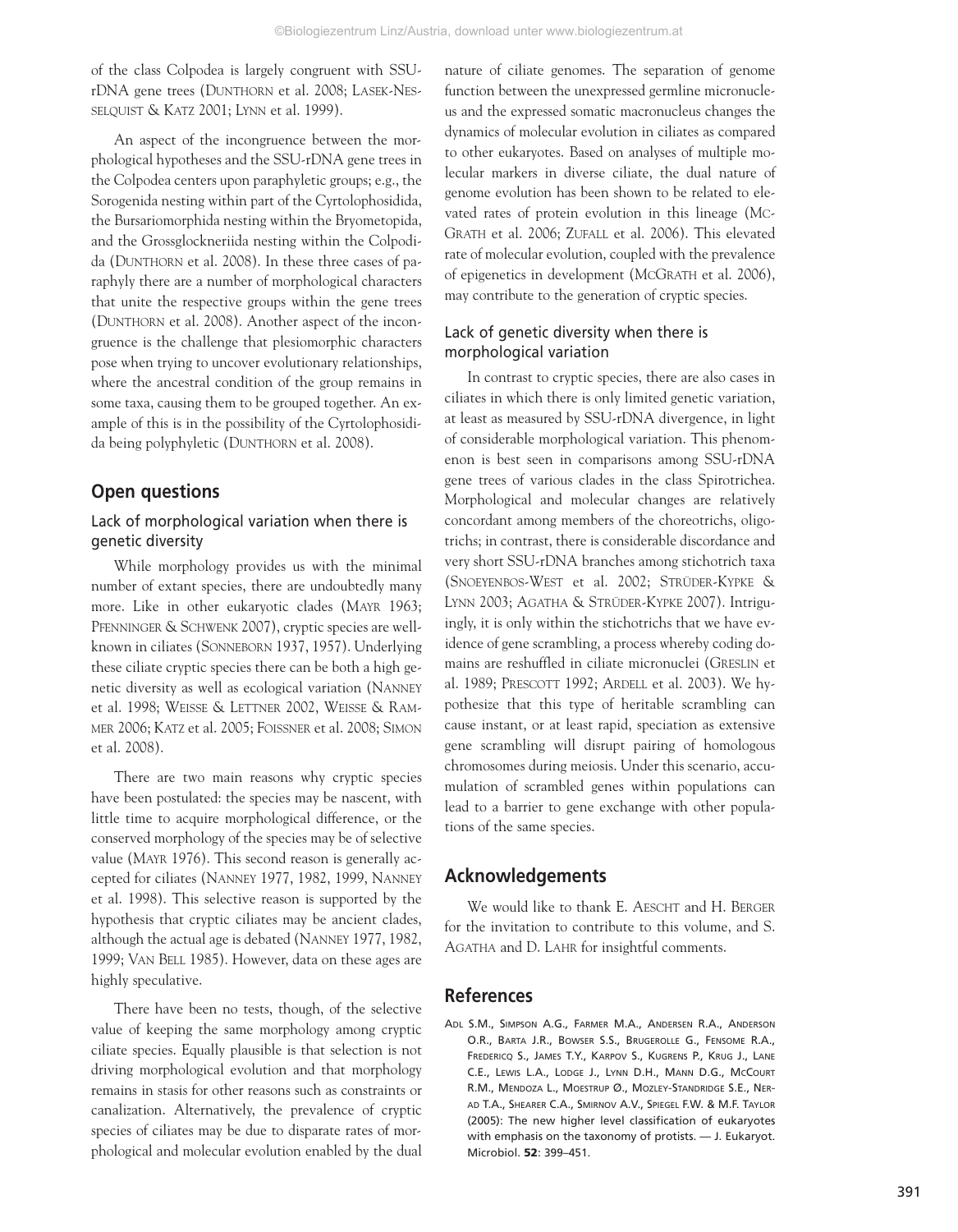- AGATHA S. (2004): A cladistic approach for the classification of oligotrichid ciliates (Ciliophora: Spirotricha). — Acta Protozool. **43**: 201–217.
- AGATHA S. & STRÜDER-KYPKE M. (2007): Phylogeny of the order Choreotrichida (Ciliophora, Spirotricha, Oligotrichea) as inferred from morphology, ultrastructure, ontogenesis, and SSrRNA sequences. — Europ. J. Protistol. **43**: 37–63.
- ARDELL D.H., LOZUPONE C.A. & LANDWEBER L.F. (2003): Polymorphism, recombination and alternative unscrambling in the DNA polymerase alpha gene of the ciliate *Stylonychia lemnae* (Alveolata, class Spirotrichea). — Genetics **165**: 1761– 1777.
- BERGER H. (1999): Monograph of the Oxytrichidae (Ciliophora, Hypotrichia). — Monographiae Biol. **78**: i–xii, 1–1080.
- BERGER H. (2006): Monograph of the Urostyloidea (Ciliophora, Hypotricha). — Monographiae Biol. **85**: i–xv, 1–1303.
- BERGER H. & FOISSNER W. (1997): Cladistic relationships and generic characterization of oxytrichid hypotrichs (Protozoa, Ciliophora). — Arch. Protistenk. **148**: 125–155.
- BERGER H., Al-RASHEID K.A.S. & FOISSNER W. (2006): Morphology and cell division of *Saudithrix terricola* n. gen., n. sp., a large, stichotrich ciliate from Saudi Arabia. — J. Eukaryot. Microbiol. **53**: 260–268.
- CHAO A., LI P.C., AGATHA S. & FOISSNER W. (2006): A statistical approach to estimate soil ciliate diversity and distribution based on data from five continents. — Oikos **114**: 479–493.
- CORLISS J.O. (1979): The Ciliated Protozoa: Characterization, Classification and Guide to the Literature. — Pergamon Press, Oxford.
- DE PINNA M.G.G. (1991): Concepts and tests of homology in the cladistic paradigm. — Cladistics **7**: 367–394.
- DOHERTY M., COSTAS B., MCMANUS G.B. & KATZ L.A. (2007): Cultureindependent assessment of planktonic ciliate diversity in coastal northwest Atlantic water. — Aquat. Microb. Ecol. **48**: 141–154.
- DOYLE J.A. & ENDRESS P.K. (2000): Morphological phylogenetic analysis of basal angiosperms: comparison and combination with molecular data. — Int. J. Plant Sci. **161**: S121– S153.
- DOYLE J.J. (1997): Trees within trees: genes and species molecules and morphology. — Syst. Biol. **46**: 537–553.
- DUNTHORN M., FOISSNER W. & KATZ L.A. (2008): Molecular phylogenetic analysis of class Colpodea (phylum Ciliophora) using broad taxon sampling. — Mol. Phylogenet. Evol. **48**: 316– 327.
- FINLAY B.J. (2002): Global dispersal of free-living microbial eukaryote species. — Science **296**: 1061–1063.
- FINLAY B.J., ESTEBAN G.F. & FENCHEL T. (1996): Global diversity and body size. — Nature **383**: 132–133.
- FOISSNER W. (1993): Colpodea (Ciliophora). Protozoenfauna **4/1**: i–x, 1–798.
- FOISSNER W. (1994): *Pentahymena corticicola* nov. gen., nov. spec., a new colpodid ciliate (Protozoa, Ciliophora) from bark of *Acacia* trees in Costa Rica. — Arch. Protistenk. **144**: 289–295.
- FOISSNER W. (1995): Tropical protozoan diversity: 80 ciliate species (Protozoa, Ciliophora) in a soil sample from a tropical dry forest of Costa Rica, with descriptions of four new genera and seven new species. — Arch. Protistenk. **145**: 37–79.
- FOISSNER W. (1997a): Faunistic and taxonomic studies on ciliates (Protozoa, Ciliophora) from clean rivers in Bavaria (Germany), with descriptions of new species and ecological notes. — Limnologica (Berlin) **27**: 179–238.
- FOISSNER W. (1997b): Global soil ciliate (Protozoa, Ciliophora) diversity: a probability-based approach using large sample collections from Africa, Australia and Antarctica. — Biodivers. Conserv. **6**: 1627–1638.
- FOISSNER W. (1998): An updated compilation of world soil ciliates (Protozoa, Ciliophora), with ecological notes, new records, and descriptions of new species. — Europ. J. Protistol. **34**: 195–235.
- FOISSNER W. (1999): Protist diversity: estimates of the near-imponderable. — Protist **150**: 363–368.
- FOISSNER W. (2003): *Pseudomaryna australiensis* nov. gen., nov. spec. and *Colpoda brasiliensis* nov. spec., two new colpodids (Ciliophora, Colpodea) with a mineral envelope. — Europ. J. Protistol. **39**: 199–212.
- FOISSNER W. (2005a): Two new "flagship" ciliates (Protozoa, Ciliophora) from Venezuela: *Sleighophrys pustulata* and *Luporinophrys micelae*. — Europ. J. Protistol. **41**: 99–117.
- FOISSNER W. (2005b): The unusual, lepidosome-coated resting cyst of *Meseres corlissi* (Ciliophora: Oligotrichea): transmisson electron microscopy and phylogeny. — Acta Protozool. **44**: 217–230.
- FOISSNER W. & BERGER H. (1999): Identification and ontogenesis of the nomen nudum hypotrichs (Protozoa: Ciliophora) *Oxytricha nova* (= *Sterkiella nova* sp. n.) and *O. trifallax* (= *S. histriomuscorum*). — Acta Protozool. **38**: 215–248.
- FOISSNER W. & PICHLER M. (2006): The unusual, lepidosome-coated resting cyst of *Meseres corlissi* (Ciliophora: Oligotrichea): genesis of four complex types of wall precursors and assemblage of the cyst wall. — Acta Protozool. **45**: 339–366.
- FOISSNER W. & STOECK T. (2006): *Rigidothrix goiseri* nov. gen., nov. spec. (Rigidotrichidae nov. fam.), a new "flagship" ciliate from the Niger floodplain breaks the flexibility-dogma in the classification of stichotrichine spirotrichs (Ciliophora, Spirotrichea). — Europ. J. Protistol. **42**: 249–267.
- FOISSNER W. & XU K. (2007): Monograph of the Spathidiida (Ciliophora, Haptoria). Vol. I: Protospathidiidae, Arcuospathidiidae, Apertospathulidae. — Monographiae Biol. **81**: i–x, 1– 485.
- FOISSNER W., AGATHA S. & BERGER H. (2002): Soil ciliates (Protozoa, Ciliophora) from Namibia (Southwest Africa), with emphasis on two contrasting environments, the Etosha Region and the Namib Desert. Part I: Text and line drawings. Part II: Photographs. — Denisia **5**: 1–1459.
- FOISSNER W., STRÜDER-KYPKE M., VAN DER STAAY G.W.M., MOON-VAN DER STAAY S.Y. & HACKSTEIN J.H.P. (2003): Endemic ciliates (Protozoa Ciliophora) from tank bromeliads (Bromeliaceae): a combined morphological, molecular, and ecological study. — Europ. J. Protistol. **39**: 365–372.
- FOISSNER W., MOON-VAN DER STAAY S.Y., VAN DER STAAY G.W.M., HACK-STEIN J.H.P., KRAUTGARTNER W.-D. & BERGER H. (2004): Reconciling classical and molecular phylogenies in the stichotrichines (Ciliophora, Spirotrichea), including new sequences from some rare species. — Europ. J. Protistol. **40**: 265–281.
- FOISSNER W., BERGER H., XU K. & ZECHMEISTER-BOLTENSTERN S. (2005a): A huge, undescribed soil ciliate (Protozoa: Ciliophora) diversity in natural forest stands of Central Europe. — Biodivers. Conserv. **14**: 617–701.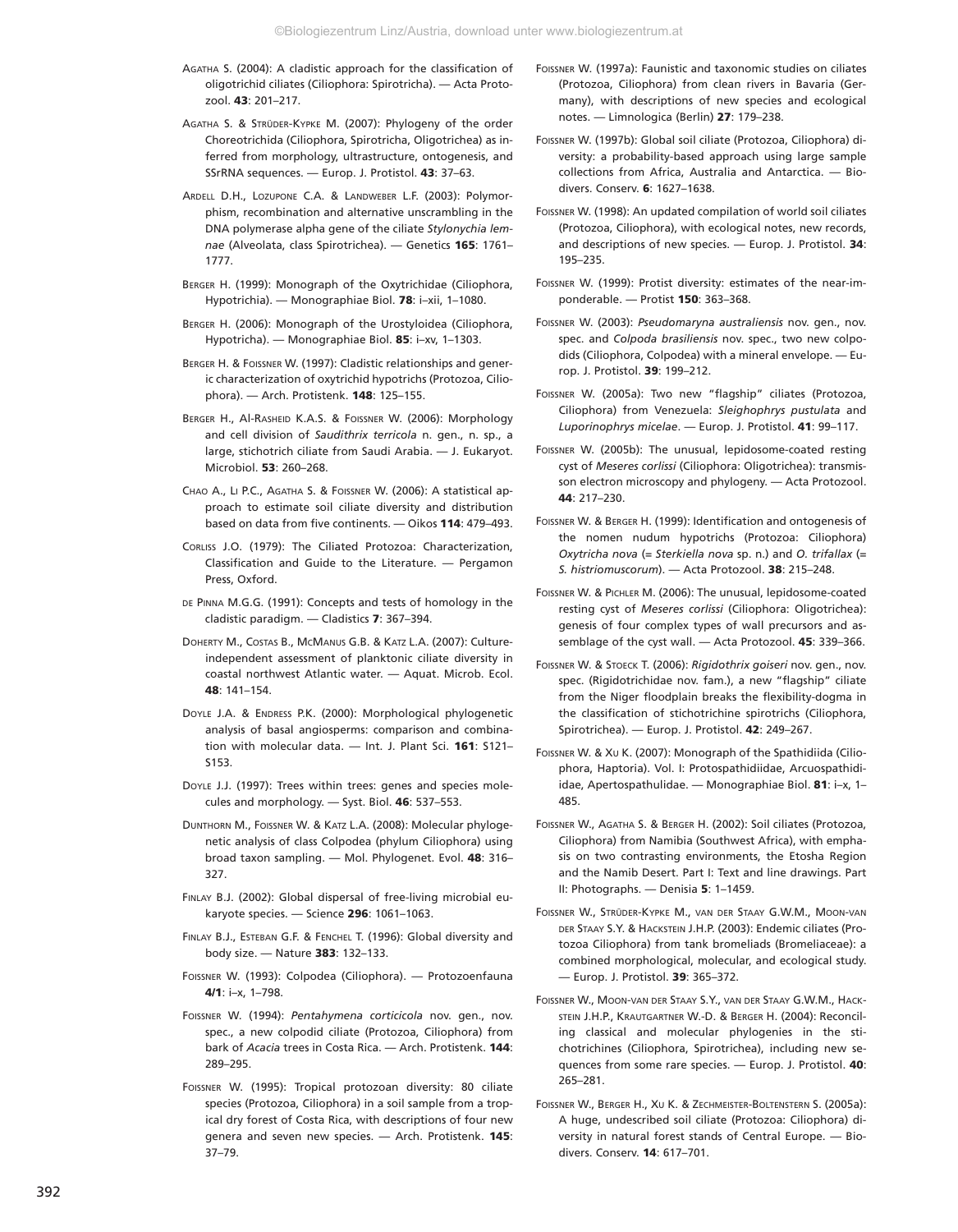- FOISSNER W., MÜLLER H. & WEISSE T. (2005b): The unusual, lepidosome-coated resting cyst of *Meseres corlissi* (Ciliophora: Oligotrichea): light and scanning electron microscopy, cytochemistry. — Acta Protozool. **44**: 201–215.
- FOISSNER W., XU K. & KREUTZ M. (2005c): The Apertospathulidae, a new family of haptorid ciliates (Protozoa, Ciliophora). — J. Euk. Microbiol. **52**: 360–373.
- FOISSNER W., PICHLER M., AL-RASHEID K.A.S. & WEISSE T. (2006): The unusual, lepidosome-coated resting cyst of *Meseres corlissi* (Ciliophora: Oligotrichea): Encystment and genesis and release of the lepidosome. — Acta Protozool. **45**: 323–338.
- FOISSNER W., MÜLLER H. & AGATHA S. (2007): A comparative fine structural and phylogenetic analysis of resting cysts in oligotrich and hypotrich Spirotrichea (Ciliophora). — Europ. J. Protistol. **43**: 295–314.
- FOISSNER W., A. CHAO & KATZ L.A. (2008): Diversity and geographic distribution of ciliates (Protista: Ciliophora). — Biodivers. Conserv. **17**: 345–363.
- GATESY J., DESALLE R. & WAHLBERG N. (2007): How many genes should a systematist sample? Conflicting insights from a phylogenomic matrix characterized by replicated incongruence. — Syst. Biol. **56**: 355–363.
- GIRIBET G. & WHEELER W. (2002): On bivalve phylogeny: a highlevel analysis of the Bivalvia (Mollusca) based on combined morphology and DNA sequence data. — Invert. Biol. **121**: 271–324.
- GIVNISH T.J. & SYTSMA K.J. (1997): Consistency, characters, and the likelihood of correct phylogenetic inference. Mol. Phylogenet. Evol. **7**: 320–330.
- GRESLIN A.F., PRESCOTT D.M., OKA Y., LOUKIN S.H. & CHAPPELL J.C. (1989): Reordering of 9 exons is necessary to form a functional actin gene in *Oxytricha nova*. — Proc. Natl. Acad. Sci. USA **86**: 6264–6268.
- HEWITT E.A., MÜLLER K.M., CANNONE J., HOGA D.J., GUTELL R. & PRESCOTT D.M. (2003): Phylogenetic relationships among 28 spirotrichous ciliates documented by rDNA. — Mol. Phylogenet. Evol. **29**: 258–267.
- HILLIS D.M. & WIENS J.J. (2000): Molecules versus morphology in systematics: conflicts, artifacts, and misconceptions. — In: WIENS J.J. (Ed.): Phylogenetic Analysis of Morphological Data. Smithsonian Institution Press, Washington: 1–19.
- KATZ L.A., MCMANUS G.B., SNOEYENBOS-WEST O.L.O., GRIFFIN A., PIROG K., COSTAS B. & FOISSNER W. (2005): Reframing the 'Everything is everywhere' debate: Evidence for high gene flow and diversity in ciliate morphospecies. — Aquat. Microb. Ecol. **41**: 55–65.
- KIM J.S., JEONG H.J., LYNN D.H., PARK J.Y., LIM Y.W. & SHIN W. (2007): *Balanion masanensis* n. sp. (Ciliophora: Prostomatea) from the coastal waters of Korea: Morphology and small subunit ribosomal RNA gene sequence. — J. Eukaryot. Microbiol. **54**: 482–494.
- LASEK-NESSELQUIST E. & KATZ L.A. (2001): Phylogenetic position of *Sorogena stoianovitchae* and relationships within the class Colpodea (Ciliophora) based on SSU rDNA sequences. — J. Eukaryot. Microbiol. **48**: 604–607.
- LEE M.S.Y. (2000): A worrying systematic decline. Trends Ecol. Evol. **15**: 346.
- LIN X., SONG W. & LI J. (2007): Description of two new marine pleurostomatid ciliates, *Loxophyllum choii* nov. spec. and *L*. *shini* nov. spec. (Ciliophora Pleurostomatida) from China. — Europ. J. Protistol. **43**: 131–139.
- LYNN D.H. (2003): Morphology or molecules: how do we identify the major lineages of ciliates (Phylum Ciliophora)? — Europ. J. Protistol. **39**: 356–364.
- LYNN D.H. & SMALL E.B. (1997): A revised classification of the phylum Ciliophora DOFLEIN, 1901. — Rev. Soc. Mex. Hist. Nat. **47**: 65–78.
- LYNN D.H. & SMALL E.B. (2002): Phylum Ciliophora DOFLEIN, 1901. — In: LEE J.J., LEEDALE G.F. & BRADBURY P.C. (Ed.): An Illustrated Guide to the Protozoa, 2<sup>nd</sup> ed. Society of Protozoologists, Lawrence, Kansas: 371–656.
- LYNN D.H., WRIGHT A.D.G., SCHLEGEL M. & FOISSNER W. (1999): Phylogenetic relationships of orders within the class Colpodea (phylum Ciliophora) inferred from small subunit rRNA gene sequences. — J. Mol. Evol. **48**: 605–614.
- MA H.W., OVERSTREET R.M., SNIEZEK J.H., SOLANGI M. & COATS D.W. (2006): Two new species of symbiotic ciliates from the respiratory tract of cetaceans with establishment of the new genus *Planilamina* n. gen. (Dysteriida, Kyaroikeidae). — J. Eukaryot. Microbiol. **53**: 407–419.
- MADDISON W.P. (1997): Gene trees in species trees. Syst. Biol. **46**: 523–536.
- MATTHES D., GUHL W. & HAIDER G. (1988): Suctoria und Urceolariidae. — Protozoenfauna **7/1**: i–ix, 1–309.
- MAYR E. (1963): Animal Species and Evolution. The Belknap Press of Harvard University Press, Cambridge.
- MAYR E. (1976): Evolution and the Diversity of Life. The Belknap Press of Havard University Press, Cambridge.
- MCGRATH C.L., ZUFALL R.A. & KATZ L.A. (2006): Genome evolution in ciliates. — In: KATZ L.A. & BHATTACHARYA D. (Ed.): Genomics and Evolution of Eukaryotic Microbes. Oxford University Press, New York: 64–77.
- NANNEY D.L. (1977): Molecules and morphospecies: the perpetuation of pattern in ciliates protozoa. — J. Protozool. **24**: 27–35.
- NANNEY D.L. (1982): Genes and phenes in *Tetrahymena*. Bioscience **32**: 783–788.
- NANNEY D.L. (1999): When is a rose? The kinds of *Tetrahymena*. — In: WILSON R.A. (Ed.): Species. New Interdisciplinary Essays. The MIT Press, Cambridge: 93–118.
- NANNEY D.L. & MCCOY J.W. (1976): Characterization of the species of the *Tetrahymena pyriformis* complex. — Trans. Am. Microsc. Soc. **95**: 664–682.
- NANNEY D.L., PARK C., PREPARATA R. & SIMON E.M. (1998): Comparison of sequence differences in a variable 23S rRNA domain among sets of cryptic species of ciliated protozoa. — J. Euk. Microbiol. **45**: 91–100.
- PATTERSON C. (1982): Morphological characters and homology. -In: JOYSEY K.A. & FRIDAY A.E. (Ed.): Problems of Phylogenetic Reconstruction. Academic Press, London: 21–74.
- PETZ W. & FOISSNER W. (1992): Morphology and morphogenesis of *Strobilidium caudatum* (FROMENTEL), *Meseres corlissi* n. sp., *Halteria grandinella* (MÜLLER), and *Strombidium rehwaldi* n. sp., and a proposed phylogenetic system for oligotrich ciliates (Protozoa Ciliophora). — J. Protozool. **39**: 159–176.
- PETZ W., SONG W. & WILBERT N. (1995): Taxonomy and ecology of the ciliate fauna (Protozoa: Ciliophora) in the endopagial and pelagial of the Weddell Sea, Antarctica. — Stapfia **40**:  $1 - 223$
- PFENNINGER M. & SCHWENK K. (2007): Cryptic animal species are homogeneously distributed among taxa and biogeographical regions. — BMC Evol. Biol. **7**: 121.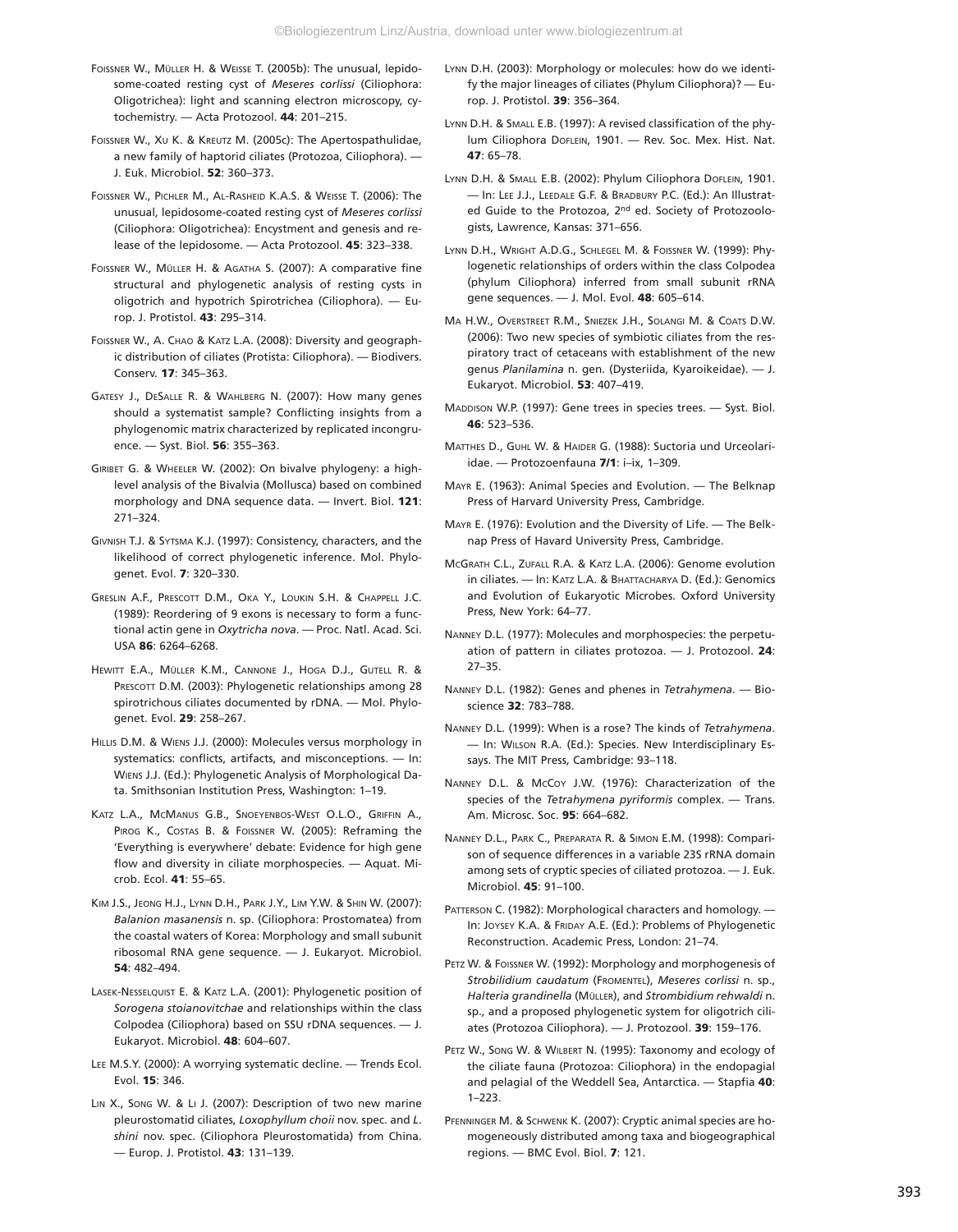- PRESCOTT D.M. (1992): The unusual organization and processing of genomic DNA in hypotrichous ciliates. — Trends Genet. **8**: 439–445.
- PUYTORAC P. de (1994): Phylum Ciliophora DOFLEIN, 1901. In: PUYTORAC P. de (Ed.): Traité de Zoologie, Tome II, Infusoires Ciliés, Fasc. 2, Systématique. Masson, Paris: 1–15.
- PUYTORAC P. de, GRAIN J. & LEGENDRE P. (1994): An attempt at reconstructing a phylogenetic tree of the Ciliophora using parsimony methods. — Europ. J. Protistol. **30**: 1–17.
- ROKAS A., WILLIAMS B.L., KING N. & CARROLL S.B. (2003): Genomescale approaches to resolving incongruence in molecular phylogenies. — Nature **425**: 798–804.
- SCHMIDT S.L., BERNARD D., SCHLEGEL M. & FOISSNER W. (2007a): Phylogeny of the Stichotrichea (Ciliophora: Spirotrichea) reconstructed with nuclear small subunit rRNA gene sequences: discrepancies and accordances with morphological data. — J. Eukaryot. Microbiol. **54**: 201–209.
- SCHMIDT S.L., FOISSNER W., SCHLEGEL M. & BERNHARD D. (2007b: Molecular phylogeny of the Heterotrichea (Ciliophora, Postciliodesmatophora) based on small subunit rRNA gene sequences. — J. Eukaryot. Microbiol. **54**: 358–363.
- SCOTLAND R.W., OLMSTEAD R.G. & BENNETT J.R. (2003): Phylogeny reconstruction: the role of morphology. — Syst. Biol. **52**: 539–548.
- SHIN M.K., HWANG U.W., KIM W., WRIGHT A.-D.G., KRAWCZYK C. & LYNN D.H. (2000): Phylogenetic position of the ciliates *Phacodinium* (Order Phacodiniida) and *Protocruzia* (Subclass Protocruziidia) and systematics of the spirotrich ciliates examined by small subunit ribosomal RNA gene sequences. — Europ. J. Protistol. **36**: 293–302.
- SIMON E.M., NANNEY D.L. & DOERDER F.P. (2008): The "*Tetrahymena pyriformis*" complex of cryptic species. — Biodivers. Conserv. **17**: 365–380.
- SMALL E.B. & LYNN D.H. (1981): A new macrosystem for the phylum Ciliophora DOFLEIN, 1901. — Biosystems **14**: 387–401.
- SMALL E.B. & LYNN D.H. (1985): Phylum Ciliophora DoFLEIN, 1901. — In: LEE J.J., HUTNER S.H. & BOVEE E.C. (Ed.): Illustrated Guide to the Protozoa. Society of Protozoologists, Allen Press, Lawrence: 393–575.
- SNOEYENBOS-WEST O.L.O., SALCEDO T., MCMANUS G.B. & KATZ L.A. (2002): Insights into the diversity of choreotrich and oligotrich ciliates (Class: Spirotrichea) based on genealogical analyses of multiple loci. — Int. J. Syst. Evol. Microbiol. **52**: 1901–1913.
- SNOEYENBOS-WEST O.L.O., COLE J., CAMPBELL A., COATS D.W. & KATZ L.A. (2004): Molecular phylogeny of phyllopharyngean ciliates and their group I introns. — J. Eukaryot. Microbiol. **51**: 441–450.
- SONNEBORN T.M. (1937): Sex, sex inheritance and sex determination in *Paramecium aurelia*. — Proc. Natl. Acad. Sci. USA **23**: 378–383.
- SONNEBORN T.M. (1957): Breeding systems, reproductive methods, and species problems in protozoa. — In: MAYR E. (Ed.): The Species Problem. American Association for the Advancement of Science, Washington D.C.: 155–324.
- SONNEBORN T.M. (1975): The *Paramecium aurelia* complex of fourteen sibiling species. — Trans. Am. Microsc. Soc. **94**: 155–178.
- STEVENS P.F. (1984): Homology and phylogeny: morphology and systematics. — Syst. Bot. **9**: 395–409.
- STOECK T., HAYWARD B., TAYLOR G.T., VARELA R. & EPSTEIN S.S. (2006): A multiple PCR-primer approach to access the microeukaryotic diversity in environmental samples. — Protist **157**: 31–43.
- STRÜDER-KYPKE M.C. & LYNN D.H. (2003): Sequence analyses of the small subunit rRNA gene confirm the paraphyly of oligotrich ciliates sensu lato and support the monophyly of the subclasses Oligotrichia and Choreotrichia (Ciliophora Spirotrichea). — J. Zool. **260**: 87–97.
- STRÜDER-KYPKE M., KORNILOVA O.A. & LYNN D.H. (2007): Phylogeny of trichostome ciliates (Ciliophora, Litostomatea) endosymbiotic in the Yakut horse (*Equus caballus*). — Europ. J. Protistol. **43**: 319–328.
- STRÜDER-KYPKE M.C., WRIGHT A.D.G., FOISSNER W., CHATZINOTAS A. & LYNN D.H. (2006): Molecular phylogeny of litostome ciliates (Ciliophora, Litostomatea) with emphasis on free-living haptorian genera. — Protist **157**: 261–278.
- SZABÓ M. (1935): Neuere Beiträge zur Kenntnis der Gattung *Halteria* (Protozoa, Ciliata). — Arch. Protistenk. **86**: 307-–317.
- VAN BELL C. T. (1985): The 5s and 5.8s ribosomal RNA sequences of *Tetrahymena thermophila* and *T*. *pyriformis*. — J. Protozool. **32**: 640–644.
- WEISSE T. & LETTNER S. (2002): The ecological significance of intraspecific variation among freshwater ciliates. — Verh. Internat. Verein. Limnol. **28**: 1880–1884.
- WEISSE T. & RAMMER S. (2006): Pronounced ecophysiological clonal differences of two common freshwater ciliates, *Coleps spetai* (Prostomatida) and *Rimostrombidium lacustris* (Oligotrichida), challenge the morphospecies concept. — J. Plankton Res. **28**: 55–63.
- WHEELER Q.D. (2008): Undisciplined thinking: morphology and HENNIG's unfinished revolution. — Syst. Entomol. **33**: 2–7.
- WILLIAMS D. & CLAMP J.C. (2007): A molecular phylogenetic investigation of *Opisthonecta* and related genera (Ciliophora, Peritrichia, Sessilida). — J. Eukaryot. Microbiol. **54**: 317– 323.
- ZUFALL R.A., MCGRATH C.L., MUSE S.V. & KATZ L.A. (2006): Genome architecture drives protein evolution in ciliates. — Mol. Biol. Evol. **23**: 1681–1687.

#### Addresses of authors:

Micah DUNTHORN Graduate Program in Organismic and Evolutionary Biology University of Massachusetts Amherst, Massachusetts 01003 USA E-mail: dunthorn@nsm.umass.edu

Laura A. KATZ Department of Biological Sciences Smith College College Road Northampton, Massachusetts 01063 USA E-mail: lkatz@email.smith.edu